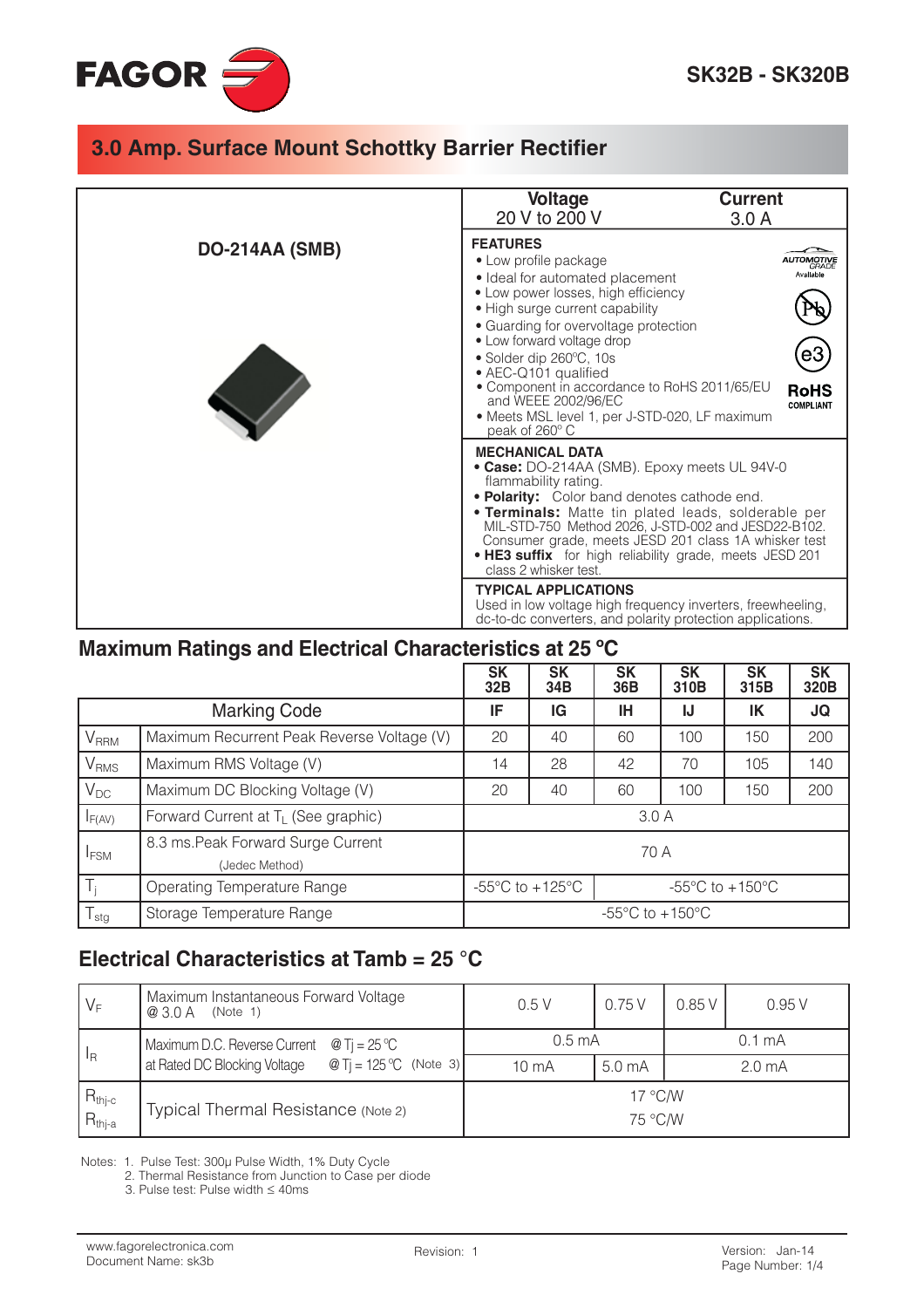

## **Ordering information**

| <b>PREFERRED P/N</b> | <b>PACKAGE CODE</b> | <b>DELIVERY MODE</b>       | <b>BASE QUANTITY</b> | UNIT WEIGHT (g) |
|----------------------|---------------------|----------------------------|----------------------|-----------------|
| SK34B TRTB           | <b>TRTB</b>         | 13" diameter tape and reel | 3.000                | 0.0823          |
| SK34B HE3 TRTB       | TRTB                | 13" diameter tape and reel | 3.000                | 0.0823          |

#### **Package Outline Dimensions: (mm) DO-214AA (SMB)**

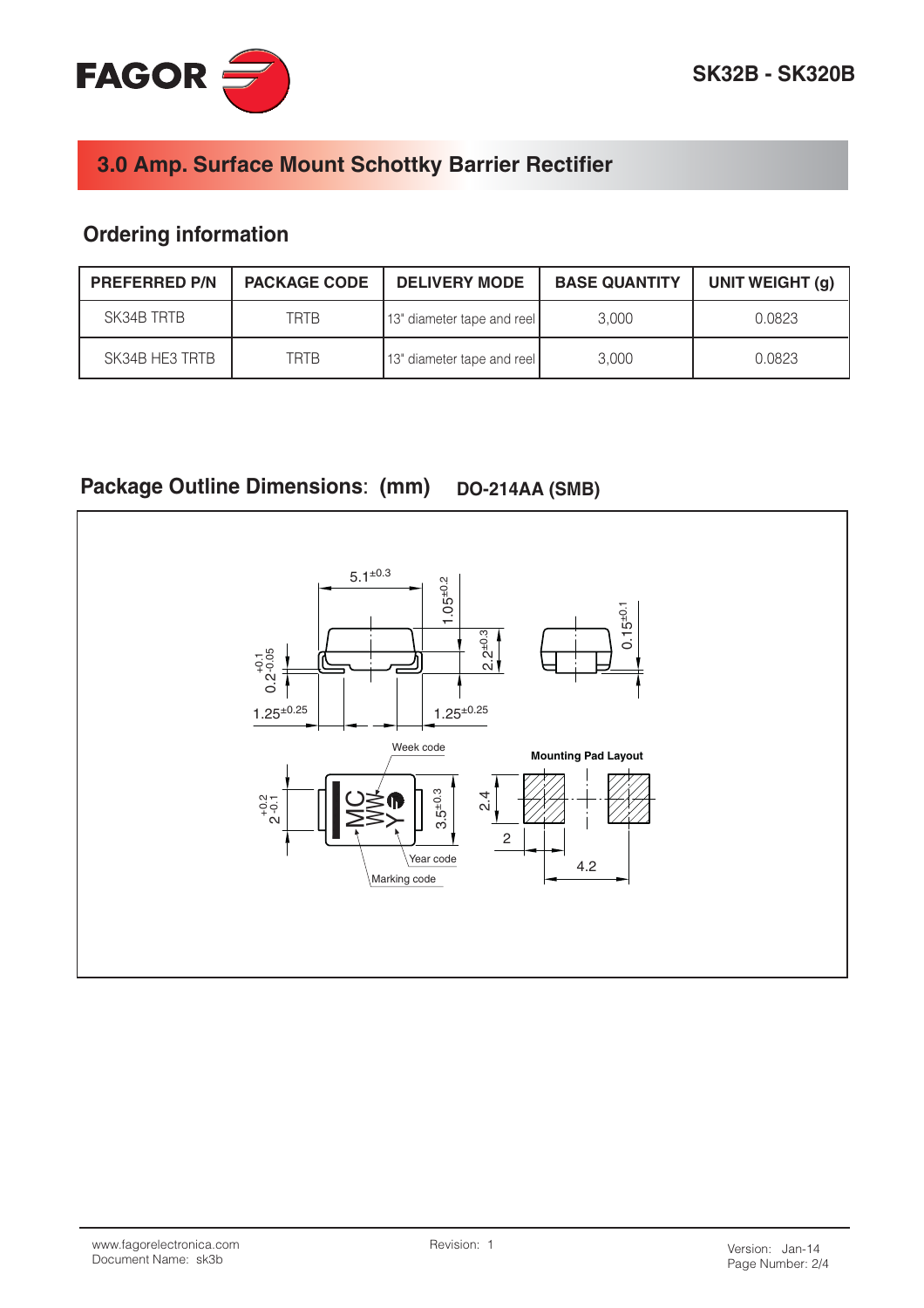

#### Ratings and Characteristics (Ta 25 °C unless otherwise noted)